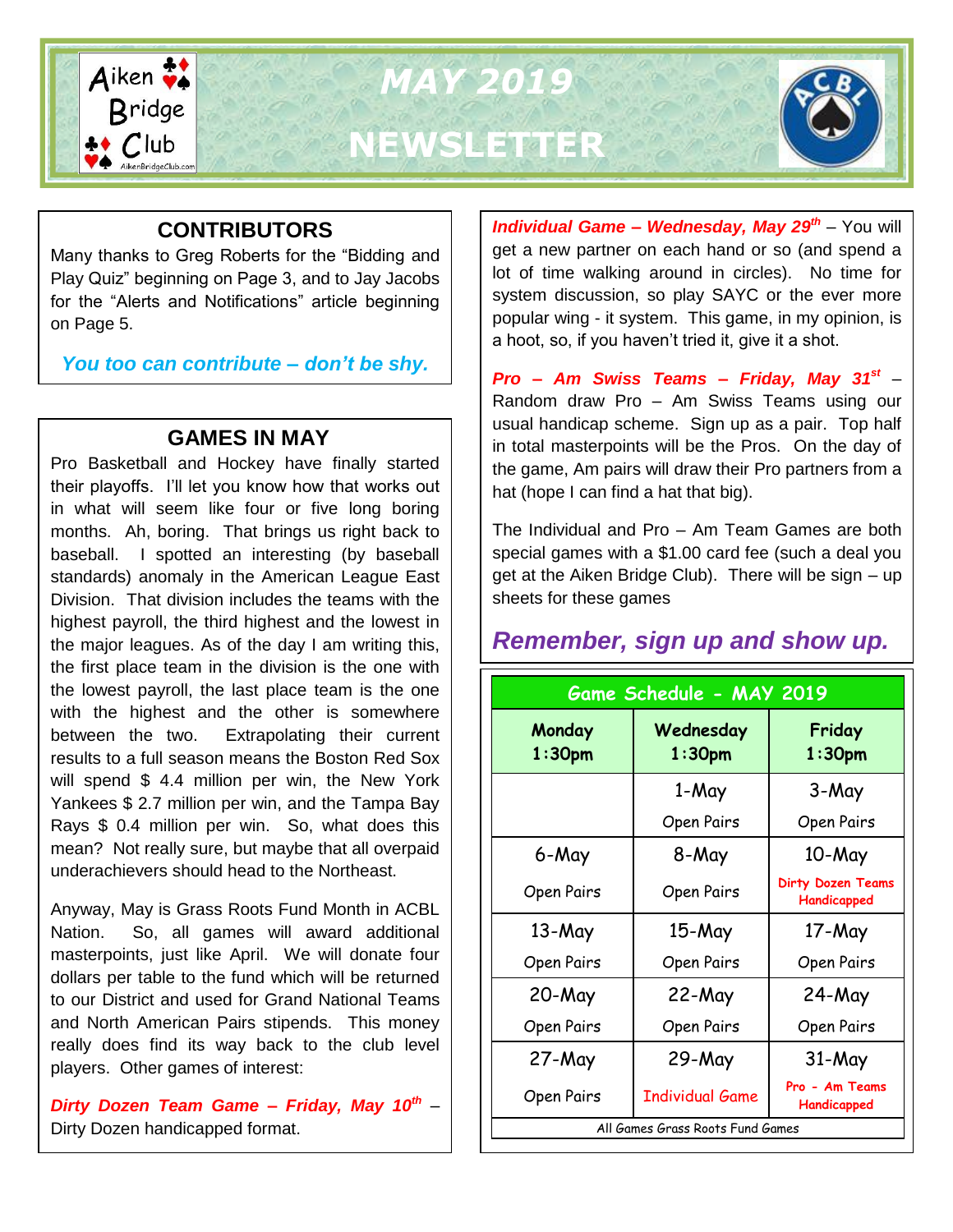#### **SLOW PLAY**

Yes, yes, we've been down this road before. Well, here we go again. Slow play, in addition to being a violation of bridge law, is unfair and disrespectful to the other players, needlessly and perhaps erroneously affecting the outcome of the game, and is flat out annoying.

Following is the first part of an article concerning slow play which has been published almost every day in the Daily Bulletins from the three ACBL Nationals for at least five years. Hey, seems like they think it's kinda important, and so should we. The shaded phrases are my emphasis.

Slow play, especially habitual slow play, is a violation of law and subject to penalty. When a pair has fallen behind, it is incumbent on them to make up the time lost as quickly as possible whether at fault or not. All players are expected to make a concerted effort to catch up when they have fallen behind, regardless of the reason for their lateness. In the absence of compelling evidence to the contrary, the director should presume that a pair finishing a round late by more than two or three minutes on more than one occasion during a session is responsible for the lateness. There is a strong expectation that the director will penalize such a pair. The size of a penalty will tend to increase for subsequent instances of slow play and for chronic or egregious slow play. While warnings typically will be given before a penalty is assessed, failure to do so in no way limits the director's authority to issue a penalty. Players are expected to be **aware**, in a general sense, of time used and remaining in a segment in which they are playing regardless of whether a clock is in use or a time announcement has been made. An excuse of "no announcement" or "no clock immediately visible" will not be considered persuasive.

The remainder of that article discusses the powers and responsibilities of the Tournament Directors. The remainder of this article pertains to the rules in effect at our club.

**Two Minute Warning** – our clock makes a noise when there are two minutes remaining in the round. You may not start a hand after that noise. Period. End of story. This rule is routinely ignored by way too many of our players. Those who do this are taking advantage of their opponents by stealing their valuable time from them for their own selfish benefit. Players at the nicest bridge club on the planet do not engage in this sort of behavior. There is an automatic procedural penalty (size of penalty at the sole discretion of the Director) for starting a board after the two minute warning.

Note: since we have playing Directors, enforcement of the two minute warning is quite difficult. Interestingly, it only takes one of four players at a table to prevent violations of the rule against starting a hand after the warning. I don't even want to think about what this says about our collective distain for rules. This problem is very easy to solve. Don't be one of the four.

**Last Round** – the slow play rules do not end following the penultimate round. The two minute warning is still in effect. Some of us think they can take as much time as they wish in the last round. Not so. This is completely unfair. Why should you have unlimited time to play the same boards that everyone else had to play in the proscribed time?

**Sominex Coup** – this is the art of playing so slow that your opponents fall asleep or get so bored they don't remember what's going on. Hey, don't laugh; it has happened to me numerous times. This tactic is totally unacceptable.

Who Cares – well, I do and you should too. Consistent slow play is a violation of the rules of bridge, it is being disrespectful to and taking advantage of your opponents, and is, in some cases, ethically suspect. It is also disruptive to all the other players in the game since it inhibits the normal flow and process of the game.

Bridge is a timed game, and simply because you are willing to break the rules when your fellow competitors are not, does not mean you should have an advantage over them.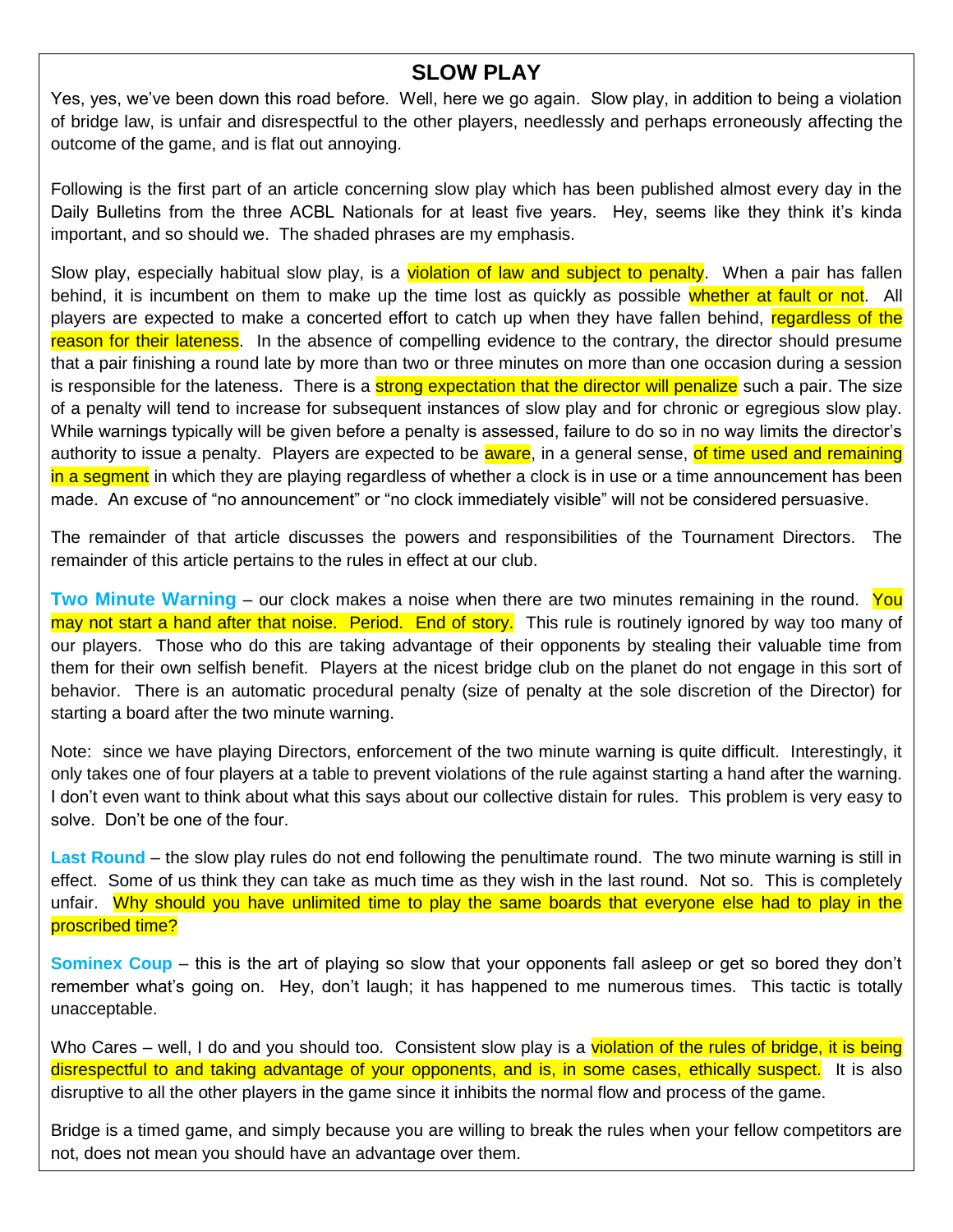| <b>BIDDING AND PLAY QUIZ</b>                                                                                                        |                    |                                                                                                                                |                                                                                                                                          |                                                                                                                                                                                   |  |  |  |
|-------------------------------------------------------------------------------------------------------------------------------------|--------------------|--------------------------------------------------------------------------------------------------------------------------------|------------------------------------------------------------------------------------------------------------------------------------------|-----------------------------------------------------------------------------------------------------------------------------------------------------------------------------------|--|--|--|
| 1. No one vul. You open 1 <sup>v</sup> , partner bids 2NT (Jacoby), RHO bids 3 <sup>*</sup> , what do you bid with:                 |                    |                                                                                                                                |                                                                                                                                          |                                                                                                                                                                                   |  |  |  |
| a. <b>454</b><br>$\triangle KJ3$<br>A32                                                                                             | <b>VAQ765</b>      | b. $\triangle$ 2<br><b>V</b> KQ10342<br>AQQ98<br>$\triangle$ K3                                                                |                                                                                                                                          | C. ♠----<br>♥QJ9876<br>$*AKQ2$<br>A K3                                                                                                                                            |  |  |  |
| 2. No one vul. Partner opens 1, RHO bids 1NT, what do you bid with:                                                                 |                    |                                                                                                                                |                                                                                                                                          |                                                                                                                                                                                   |  |  |  |
| $\sqrt{54}$<br>$\triangle$ A54<br>$*543$                                                                                            | a. <b>∗</b> KQ1065 | b. $•765$<br><b>VA65</b><br>$\blacklozenge$ 76<br>AQQ789                                                                       | c. $\triangle 8$<br>$\blacktriangledown$ J8765<br>$\bigstar$ Q8752<br>$*75$                                                              | d. $*43$<br>$\blacktriangledown$ 53<br>◆KQ10976<br>$-102$                                                                                                                         |  |  |  |
| a. <b>∗</b> K54<br>$\sqrt{65}$<br>♣8765                                                                                             | <b>◆A765</b>       | 3. Partner bids 1 <sup>*</sup> , RHO doubles. What do you bid with:<br>b. $\triangle QJ65$<br>$\sqrt{3}$<br>•543<br>$-110932$  | $c.$ $\spadesuit$ 76<br>$\sqrt{Q}$ 1054<br>$\triangle$ K98<br>$\triangle$ K987                                                           | d. $*65$<br>♥AQ92<br>$\triangle$ K7<br><b>AQ10876</b>                                                                                                                             |  |  |  |
| 4. $\ast$ 754<br>$\sqrt{Q54}$<br>$\triangle$ K65<br><b>*K432</b><br><b>∗KQ</b><br>$\blacktriangledown$ A74<br><b>◆AJ1072</b><br>A76 | trick with?        | You are declarer in<br>3NT. Opening lead is<br>the 3 of $\triangle$ and RHO plays<br>the Jack. What card<br>should you win the | 5. $\triangle Q75$<br><b>VA963</b><br>$\blacklozenge$ 76<br><b>AJ105</b><br>$\triangle$ KJ2<br>$\times 1082$<br>A KQ<br>$\triangle$ Q976 | You are declarer in 3NT.<br>Opening Lead is the J of $\triangle$ .<br>What card should you win<br>the trick with?                                                                 |  |  |  |
|                                                                                                                                     |                    |                                                                                                                                |                                                                                                                                          | <i>Editor note:</i> Hey $-$ let's make this a contest! Before looking at the answers on the next<br>is write down your opening then see bow you did. All members who see the quiz |  |  |  |

**Falling Down Bridge** ince travel oriented prize. The prize will be revealed on the next page following the quiz page write down your answers, then see how you did. All members who ace the quiz (honor system here – only works at the nicest bridge club on the planet) will win a really answers.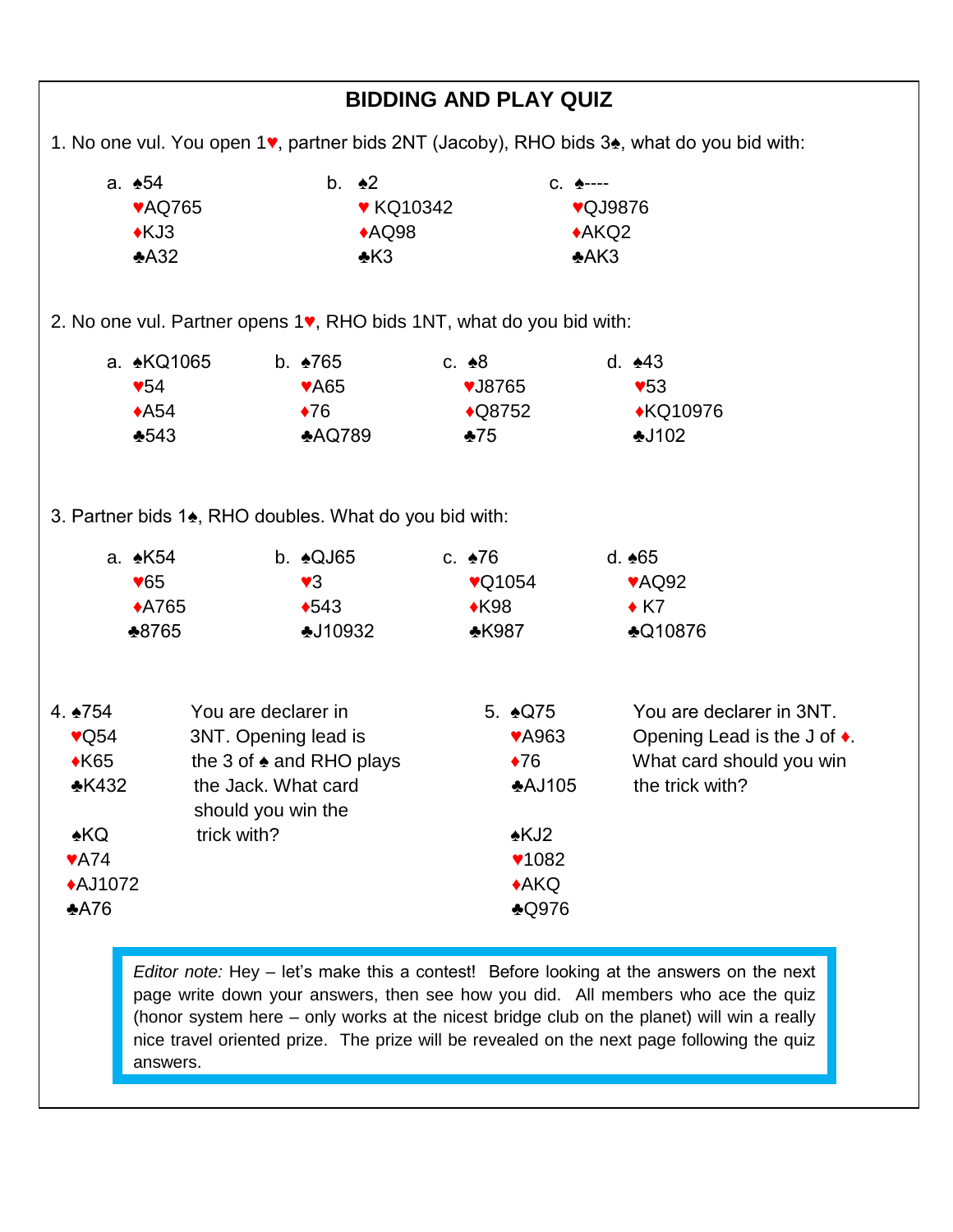# **QUIZ ANSWERS**

- 1a pass (nothing new to add and partner may want to double 3♠)
- 1b 4NT (Blackwood, whatever your flavor)
- 1c 5NT (Grand slam force-> bid 7 with both A and K of trump and 6 with one)
- 2a Double
- 2b Double
- 2c 3**♥**
- 2d 2**♦**
- 3a 2♠
- 3b 3♠
- 3c 1NT
- 3d redouble
- 4. Queen, if the diamond finesse loses to west, you want him to KNOW that you have the King
- 5. Not the A, preferably the Q, so when east wins a club, he will play his partner for AJ1092 of **♦.**

OK, so how did you do? Get them all right? Well, if you did, you have won an

## **all inclusive, all expenses paid, round trip excursion**

from your bed to your potty in the middle of the night.

# CONGRATULATIONS

# Even More from the guy in Wallingford



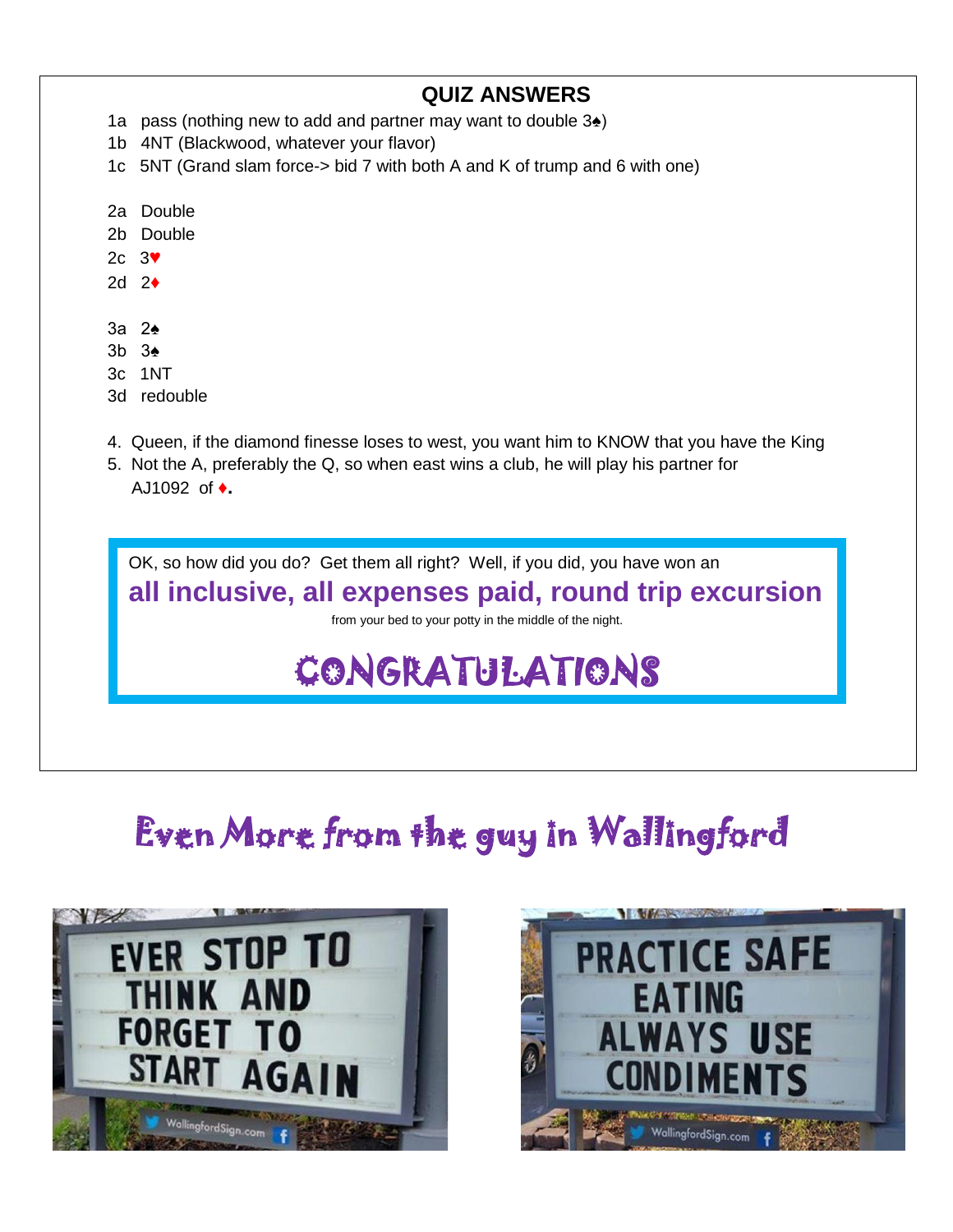### **ALERTS AND NOTIFICATIONS**

Before discussing bidding and strategy, consider the 'alert' procedure. Since there are a variety of bids that can be made and some may have significant variations, unusual bids are alerted. Certain bids appear on the convention card in **red** – these must be alerted. The partner of the bidder says "alert" immediately after the bid. Each person may ask the meaning of the opponent's bid, or for that matter any other bid, when it is his/her turn to bid. (You may not ask when it is partner's turn to bid, nor may you ask in a way that brings something to the attention of partner.)

If the next bidder makes a bid, or passes, before the alert has been made, the alert should then still be made. Then, that person has the right to take back the bid or pass and make another one. This can cause problems if it gives unauthorized information to that person's partner – for example, the person changes the bid or bids after previously passing. At a minimum, it tells that person's partner there was a decision and something was marginal. In such cases, call the director, who will watch over the rest of the bidding. The director will then tell you to play the hand and call him/her back after the hand if either side feels injured. The director may award an adjusted score. In rare instances, each side may receive a different adjusted score, depending on culpability.

The partner of the person who made the alerted or questioned bid makes the explanation. Generally, the proper way to ask is to say: "How do you interpret that bid?" or "Please explain". If the person answers that it is a certain convention that you are not familiar with, say "I don't know (/understand) that convention, please tell me what the bid means." You may also ask what alternative bids may be available or what someone would do with other point counts or distributions, although generally such questions are saved until after the auction, especially if your side is not participating. Asking such questions can only help the opponents get on track if one was misinterpreting the other's bids.

If the person you ask for an explanation flounders or seems to have no idea, cut them off right away ("Never mind") so that his/her partner cannot get any more unauthorized information. (Partner already has the unauthorized information that the person doesn't know what the bid means.)

You may ask for a review of the bidding or the meaning of any bid by the opponents at any time it is your turn to bid or after the bidding is over, including during the play of the hand. You may also ask questions about the opponents' convention card similarly. You may point out things on the opponents' convention card to partner before the bidding starts but not afterward. Once the bidding starts that constitutes illegal information.

It is generally poor strategy to ask opponents to explain alerts in an uncontested auction, since it may provide unauthorized information by calling something to your partner's or either of the opponents' attention, or imply you have an action to take. Instead, wait until the bidding is over and then ask for a summary of the bidding and/or what any particular bid meant. If you are the partner of the opening leader and have questions, partner should make his lead face down before you ask your questions (to avoid giving any clues to partner about the opening lead). Partner should always make the lead face down and, before turning up the opening lead, ask "Any questions, partner". This prevents unauthorized information and a considerable number of leads out of turn (since it is face down, there is no problem and it can be corrected).

If an explanation is incorrect, either partner should correct it after the bidding is over but before the opening lead ("There was a failure to alert …" or "The explanation for xyz bid should have been … ") IF your side is declarer. If your side is defending, you may not call attention to the incorrect bid until after play is complete to avoid giving unauthorized information. It is a violation of ethics for a partner to take advantage of an alert when he has made a bid and partner alerts the bid, thereby reminding him he made a bidding error. He should continue to bid based on his original premise. *Continued on next page*